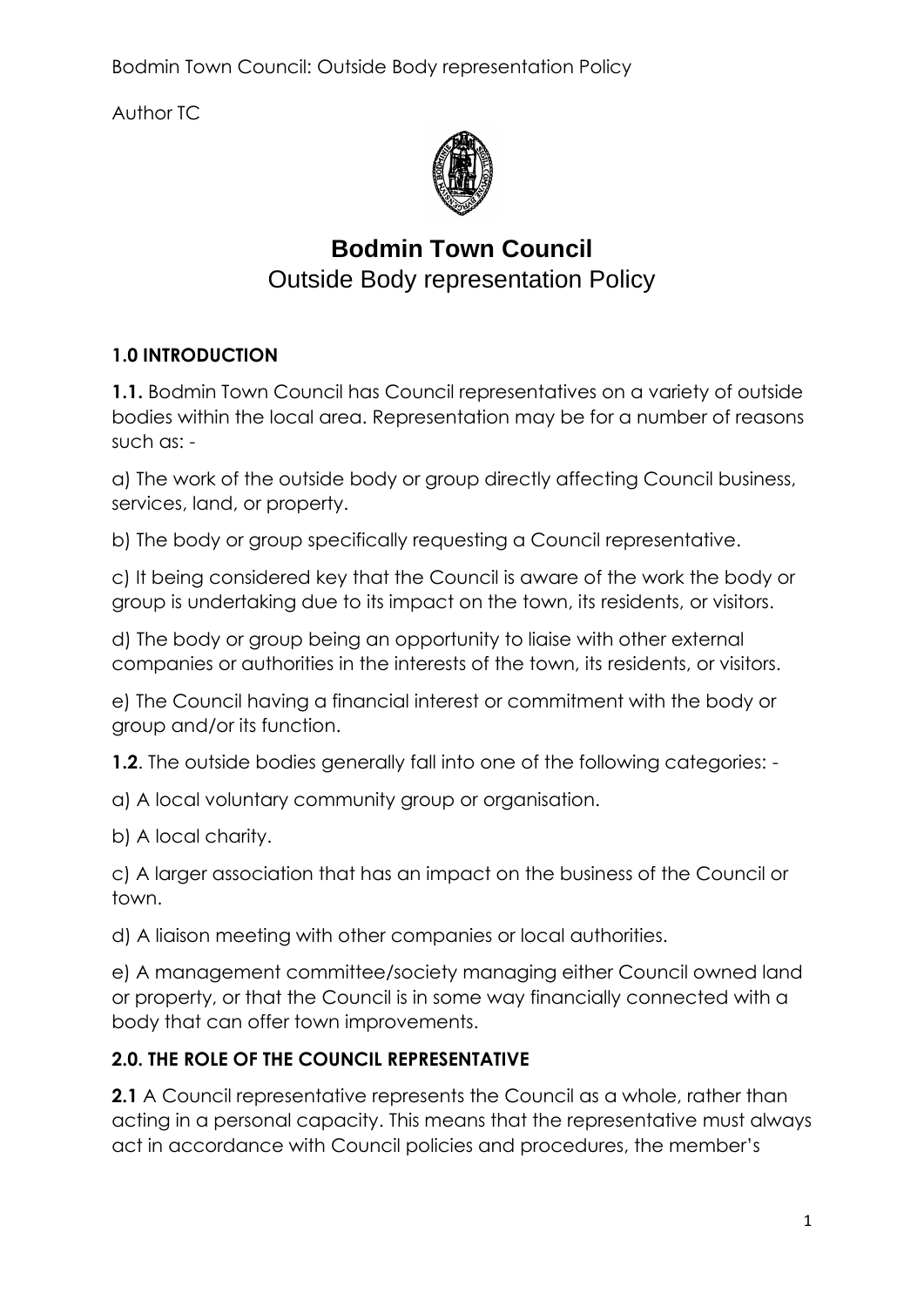Author TC

Code of Conduct and bear in mind the limitations of the Council as a corporate body.

**2.2** The representative allows its outside body to gain access to the expertise and knowledge of the Council, unless authorised, the use of an officer's time is subject to agreement with individual officers and Council approval after a cost benefit analysis has been considered (please see 5.2). This ensures that the Council is kept up to date with the actions and future plans of the body.

The aim is that all interested parties are working together and communicating effectively for the benefit of the town, its residents and visitors

**2.3.** The representative should attend as many meetings of an outside body as they are reasonably able to and request the office send apologies if unable to attend. They may ask another Councillor to substitute for them in their absence if the outside body is willing.

**2.4.** Council representatives will be appointed at each Annual Meeting of the Council, held in May. If deemed beneficial, Council representatives may be appointed to outside bodies throughout the year, subject to prior Council formal agreement. Appointments are made by Full Council.

**2.5.** There is an expectation that Council Officers will attend management or liaison meetings where Council operational matters are being discussed, although this will be at the officer's discretion after considering their individual work priority and availability. Council Officers may also be invited to other meetings, where considered beneficial by the outside body and Council representative.

## **3.0 REPORTING**

**3.1**. In order for both the outside body and Council to benefit from the representation, it is important that regular updates are reported back to Council by the representative. The methods considered most effective for reporting back are: -

**a)** Minutes of meetings – any minutes of meetings received by a representative should be forwarded to the Assistant Town Clerk who, unless confidential, will forward to all councillors. Confidential minutes will be treated as exempt business.

**b)** Updates to Council and/or Committee meetings – In consideration that minutes may not always be immediately available, representatives will prepare a brief report on the template provided, making it clear whether the report is "for Council information" or "for Council consideration and/or decision". This will enable the Town Clerk / Assistant Town Clerk to add to the agenda appropriately; as well as provide opportunity for members to ask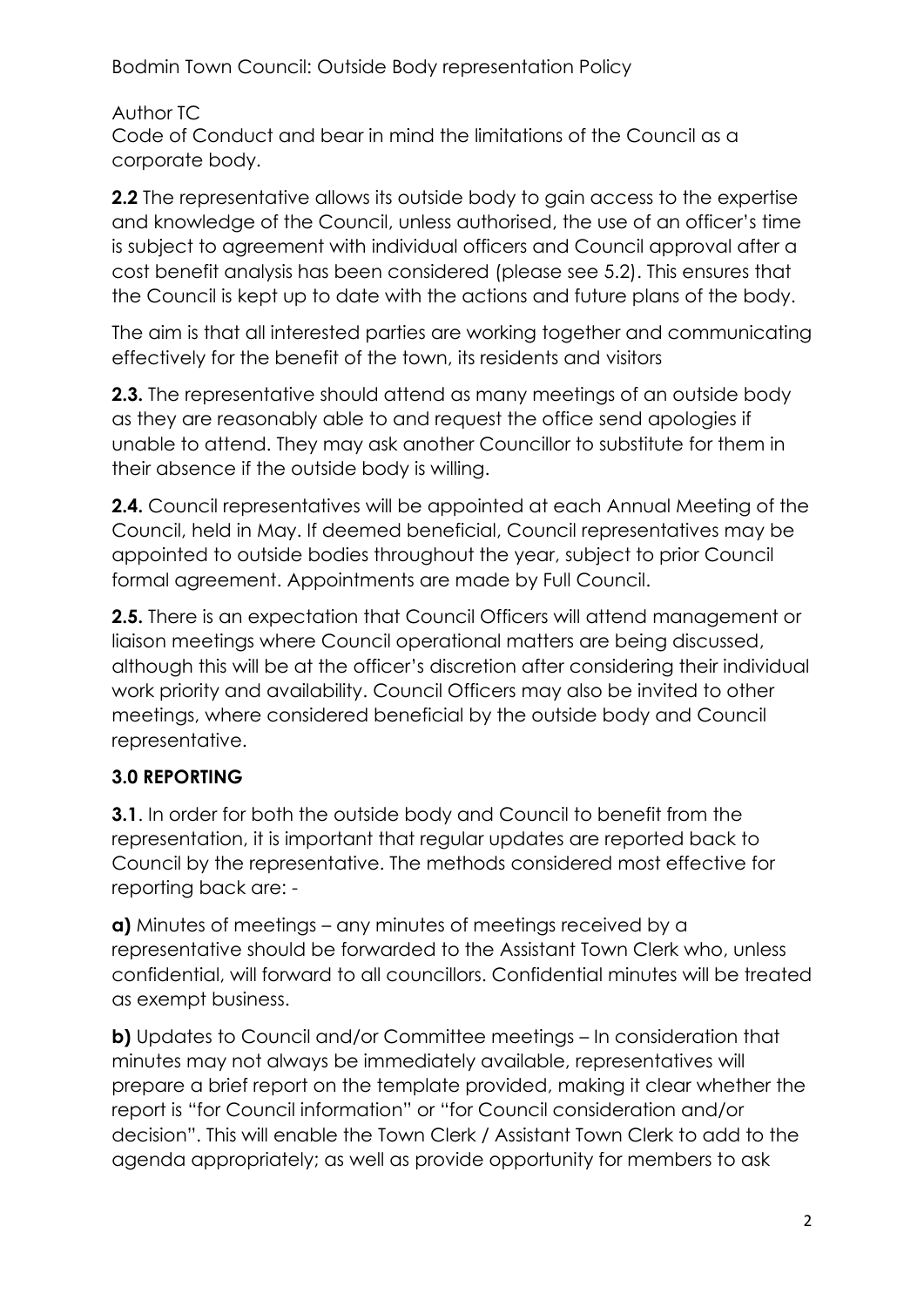Author TC

questions. A 'standing item' for feedback will always be on Full Council agenda for consideration at its meetings.

**c)** Email Updates – representatives should forward the Assistant Town Clerk any e-mail updates from the outside body, for forwarding to all Councillors.

**d)** Annual Reports – Regardless of the number of reports or updates made during the course of the year, representatives will be required to submit an 'End-of-year' report as part of the agenda for the Council's Annual Meeting in May. **There is a standard form for this report**, available from the Council office. As much information as possible should be shared.

#### **4.0 CHANGE OF REPRESENTATION**

**4.1** An outside body is free to request an alternate Council representative on the understanding that the replacement will be chosen by the Council, not by the outside body. Repeated non-attendance at meetings without good reasons offers valid grounds for an outside body to request an alternate Council representative.

**4.2** An outside body is free to inform the Council at any time that Council representation is no longer required and only if its constitution allows it to do so.

**4.3** A representative wishing to stand down from their role should first inform the outside body itself and then the Town Clerk. Where possible, the Town Clerk in Consultation with the Council Leader will invite another Councillor to act as a temporary representative on the outside body until a representative can be formally appointed by Full Council.

## **5.0 LIMITATIONS**

**5.1** A Council representative cannot commit the Council resources or support, whether financial or 'in kind' to an outside body. If anything of this nature is requested it should be brought back to the Council, through the Assistant Town Clerk, for consideration.

**5.2** Council representatives need to be mindful not to become involved in the day-to-day operational business of the Council, which is delegated to Officers to undertake on behalf of the Council. Any concerns resulting from a meeting, e-mail or discussion should be taken to the Town or Assistant Town Clerk as appropriate.

**5.3** Council representatives with organisations and/or charities which may seek a contractual arrangement, grant funding and/or similar arrangement with or from the Council, should be careful to ensure their words and/or actions cannot lead either the outside body or a reasonable member of the public to believe their position will affect Council decision. Depending on the